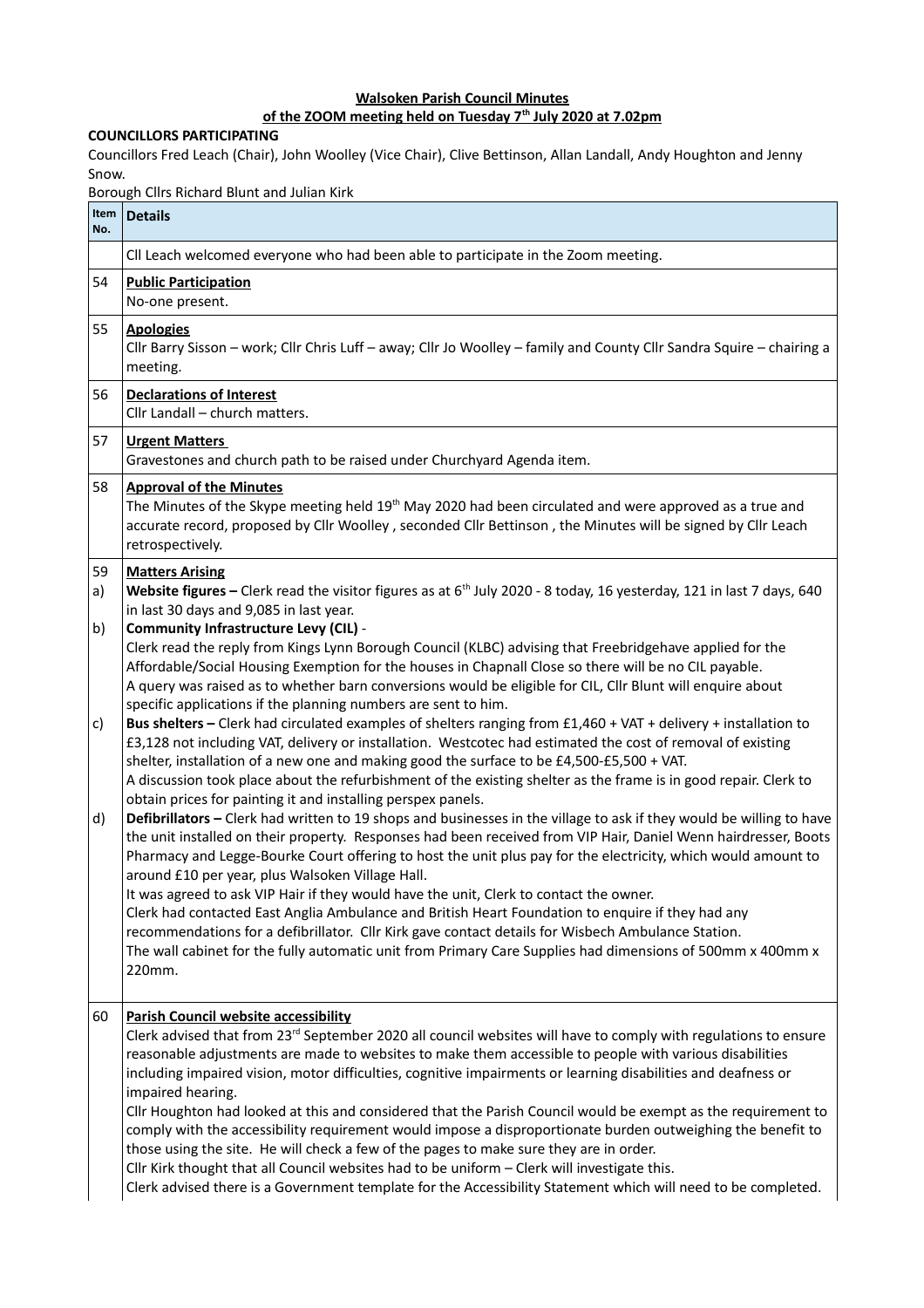| Item<br>No.    | <b>Details</b>                                                                                                                                                                                                                                                                                                                                                                                                                                                                                                                                                                                                                                                                                                                                                                                                                                                                                                                                                                                                                                                                                                                                                                                                                                                                                                                                                                                                                                                                                                                                                                                                                                                                                                                                   |                                                                                                                      |                   |            |              |  |  |
|----------------|--------------------------------------------------------------------------------------------------------------------------------------------------------------------------------------------------------------------------------------------------------------------------------------------------------------------------------------------------------------------------------------------------------------------------------------------------------------------------------------------------------------------------------------------------------------------------------------------------------------------------------------------------------------------------------------------------------------------------------------------------------------------------------------------------------------------------------------------------------------------------------------------------------------------------------------------------------------------------------------------------------------------------------------------------------------------------------------------------------------------------------------------------------------------------------------------------------------------------------------------------------------------------------------------------------------------------------------------------------------------------------------------------------------------------------------------------------------------------------------------------------------------------------------------------------------------------------------------------------------------------------------------------------------------------------------------------------------------------------------------------|----------------------------------------------------------------------------------------------------------------------|-------------------|------------|--------------|--|--|
| 61<br>a)       | <b>Planning</b><br>The Planning Report - the Planning Report had been circulated to councillors, and was noted.<br>20/00709/F - Clerk to ask if this application replaces the previous ones for permitted developments.                                                                                                                                                                                                                                                                                                                                                                                                                                                                                                                                                                                                                                                                                                                                                                                                                                                                                                                                                                                                                                                                                                                                                                                                                                                                                                                                                                                                                                                                                                                          |                                                                                                                      |                   |            |              |  |  |
| 62<br>a)       | <b>Finance</b><br>Payments and receipts - the schedule below had been circulated.                                                                                                                                                                                                                                                                                                                                                                                                                                                                                                                                                                                                                                                                                                                                                                                                                                                                                                                                                                                                                                                                                                                                                                                                                                                                                                                                                                                                                                                                                                                                                                                                                                                                |                                                                                                                      |                   |            |              |  |  |
|                | <b>PAYMENTS TO BE MADE</b>                                                                                                                                                                                                                                                                                                                                                                                                                                                                                                                                                                                                                                                                                                                                                                                                                                                                                                                                                                                                                                                                                                                                                                                                                                                                                                                                                                                                                                                                                                                                                                                                                                                                                                                       | <b>DETAILS</b>                                                                                                       | <b>NET AMOUNT</b> | <b>VAT</b> | <b>TOTAL</b> |  |  |
|                | 101947 Mrs A Williams                                                                                                                                                                                                                                                                                                                                                                                                                                                                                                                                                                                                                                                                                                                                                                                                                                                                                                                                                                                                                                                                                                                                                                                                                                                                                                                                                                                                                                                                                                                                                                                                                                                                                                                            | Net salary 11 <sup>th</sup> May to 28 <sup>th</sup> June 2020                                                        | £452.79           | £0.00      | £452.79      |  |  |
|                | 101948 Mrs A Williams                                                                                                                                                                                                                                                                                                                                                                                                                                                                                                                                                                                                                                                                                                                                                                                                                                                                                                                                                                                                                                                                                                                                                                                                                                                                                                                                                                                                                                                                                                                                                                                                                                                                                                                            | Expenses to 7 <sup>th</sup> July 2020                                                                                | £59.99            | £0.00      | £59.99       |  |  |
|                | 101949 Inland Revenue                                                                                                                                                                                                                                                                                                                                                                                                                                                                                                                                                                                                                                                                                                                                                                                                                                                                                                                                                                                                                                                                                                                                                                                                                                                                                                                                                                                                                                                                                                                                                                                                                                                                                                                            | Income tax 11 <sup>th</sup> May to 28 <sup>th</sup> June 2020                                                        | £113.20           | £0.00      | £113.20      |  |  |
|                | 101950 Westcotec                                                                                                                                                                                                                                                                                                                                                                                                                                                                                                                                                                                                                                                                                                                                                                                                                                                                                                                                                                                                                                                                                                                                                                                                                                                                                                                                                                                                                                                                                                                                                                                                                                                                                                                                 | Maintenance June 2020                                                                                                | £13.46            | £2.69      | £16.15       |  |  |
|                | 101951 Petty Cash                                                                                                                                                                                                                                                                                                                                                                                                                                                                                                                                                                                                                                                                                                                                                                                                                                                                                                                                                                                                                                                                                                                                                                                                                                                                                                                                                                                                                                                                                                                                                                                                                                                                                                                                | Stamps, stationery                                                                                                   | £30.00            | £0.00      | £30.00       |  |  |
|                | 101952 Westcotec                                                                                                                                                                                                                                                                                                                                                                                                                                                                                                                                                                                                                                                                                                                                                                                                                                                                                                                                                                                                                                                                                                                                                                                                                                                                                                                                                                                                                                                                                                                                                                                                                                                                                                                                 | Supply July 2020                                                                                                     | £13.46            | £2.69      | £16.15       |  |  |
|                | Direct Debit Haven Power                                                                                                                                                                                                                                                                                                                                                                                                                                                                                                                                                                                                                                                                                                                                                                                                                                                                                                                                                                                                                                                                                                                                                                                                                                                                                                                                                                                                                                                                                                                                                                                                                                                                                                                         | Supply April/May 2020                                                                                                | £118.51           | £5.93      | £124.44      |  |  |
|                |                                                                                                                                                                                                                                                                                                                                                                                                                                                                                                                                                                                                                                                                                                                                                                                                                                                                                                                                                                                                                                                                                                                                                                                                                                                                                                                                                                                                                                                                                                                                                                                                                                                                                                                                                  | <b>TOTAL OF PAYMENTS</b>                                                                                             | £801.41           | £11.31     | £812.72      |  |  |
|                |                                                                                                                                                                                                                                                                                                                                                                                                                                                                                                                                                                                                                                                                                                                                                                                                                                                                                                                                                                                                                                                                                                                                                                                                                                                                                                                                                                                                                                                                                                                                                                                                                                                                                                                                                  |                                                                                                                      |                   |            |              |  |  |
|                | <b>RECEIPTS</b>                                                                                                                                                                                                                                                                                                                                                                                                                                                                                                                                                                                                                                                                                                                                                                                                                                                                                                                                                                                                                                                                                                                                                                                                                                                                                                                                                                                                                                                                                                                                                                                                                                                                                                                                  | <b>DETAILS</b>                                                                                                       | <b>AMOUNT</b>     |            |              |  |  |
|                | <b>HMRC</b>                                                                                                                                                                                                                                                                                                                                                                                                                                                                                                                                                                                                                                                                                                                                                                                                                                                                                                                                                                                                                                                                                                                                                                                                                                                                                                                                                                                                                                                                                                                                                                                                                                                                                                                                      | Refund of VAT for y/e April 2020                                                                                     | £388.05           |            |              |  |  |
|                | Haven power                                                                                                                                                                                                                                                                                                                                                                                                                                                                                                                                                                                                                                                                                                                                                                                                                                                                                                                                                                                                                                                                                                                                                                                                                                                                                                                                                                                                                                                                                                                                                                                                                                                                                                                                      | Refund of overpayment of Direct Debit                                                                                | £85.48            |            |              |  |  |
|                |                                                                                                                                                                                                                                                                                                                                                                                                                                                                                                                                                                                                                                                                                                                                                                                                                                                                                                                                                                                                                                                                                                                                                                                                                                                                                                                                                                                                                                                                                                                                                                                                                                                                                                                                                  | <b>TOTAL OF RECEIPTS</b>                                                                                             | £473.53           |            |              |  |  |
|                |                                                                                                                                                                                                                                                                                                                                                                                                                                                                                                                                                                                                                                                                                                                                                                                                                                                                                                                                                                                                                                                                                                                                                                                                                                                                                                                                                                                                                                                                                                                                                                                                                                                                                                                                                  |                                                                                                                      |                   |            |              |  |  |
| 63             | Clerk explained that the Haven Power Direct Debit will now be cancelled with immediate effect.<br><b>Highway matters</b><br>Partnership Scheme - Clerk advised that the closing date for the 50/50 scheme this year is 4 <sup>th</sup> December 2020.<br>Cllr Leach asked for suggestions for the scheme. He put forward a proposal for a passing place in Sparrowgate<br>Road at one of the entrances to Goodales Orchards, either side of Nelson House. Clerk to ask Andy Wallace at<br>Highways what his views are and whether this would be eligible for the scheme.<br>Overgrown hedge Blackbear Lane - Clerk to write to the occupier of No 54 asking for hedge to be cut back as<br>it's grown onto the footpath forcing pedestrians onto the road.<br>Blackbear Lane trod - councillors will view the trod and path to assess the condition of it.<br>Green Lane - Clerk read correspondence from a resident who had concerns with quad and trail bikes using the<br>road and tracks. He had asked for a speed limit reduction and gates at the A47 end of Green Lane and the<br>entrance to the footpath on the bend. Highways had replied stating they would not consider a speed limit<br>reduction and that staggered pedestrian guardrails could be installed at the A47 end for an estimated £400 and<br>the Parish Council would be expected to pay. They stated that the footpath was in Cambridgeshire.<br>Clerk to ask the complainant if the suggested gates would be acceptable.<br>Clerk to reply to Highways stating the path is definitely in Norfolk, and request a fixed price for 2 sets of gates,<br>copying in Cllr Squire to see if she is aware if Highways England are responsible for the A47 end of Green Lane. |                                                                                                                      |                   |            |              |  |  |
| 64             | <b>Streetlighting</b><br>Nothing to report.                                                                                                                                                                                                                                                                                                                                                                                                                                                                                                                                                                                                                                                                                                                                                                                                                                                                                                                                                                                                                                                                                                                                                                                                                                                                                                                                                                                                                                                                                                                                                                                                                                                                                                      |                                                                                                                      |                   |            |              |  |  |
| 65<br>a)<br>b) | <b>Churchyard matters</b><br>Gravestones - Cllr Leach had been approached by a resident who had a family gravestone in the cemetery<br>which had been labelled by Fenland District Council as being unsafe. He had been unable to contact anyone but<br>the Clerk had found and passed on a contact name at Streetscene.<br>Cllr Leach reported that one of the gravestones identified as being unsafe was Baxter's which was part of the<br>Charitable Trust which hands out benefits to residents at Christmas.<br>Church footpath - Clerk read an email from the Parochial Church Council pointing out that there are 3 or 4<br>areas of cracked and raised surfaces in the footpath leading to the South porch. A discussion took place and it<br>was thought these could have been caused by tree roots, although the path was considered to be generally in<br>good condition compared to other churches. Cllr Landall reported that the church had paid £16,000 about 12<br>years ago to have the footpaths relaid and some tree roots removed, although the Parish Council wasn't notified                                                                                                                                                                                                                                                                                                                                                                                                                                                                                                                                                                                                                                               |                                                                                                                      |                   |            |              |  |  |
|                | of this at the time.                                                                                                                                                                                                                                                                                                                                                                                                                                                                                                                                                                                                                                                                                                                                                                                                                                                                                                                                                                                                                                                                                                                                                                                                                                                                                                                                                                                                                                                                                                                                                                                                                                                                                                                             | It was agreed that Cllr Leach will spray paint around the cracks and Clerk will order warning signs. Cllr Leach will |                   |            |              |  |  |